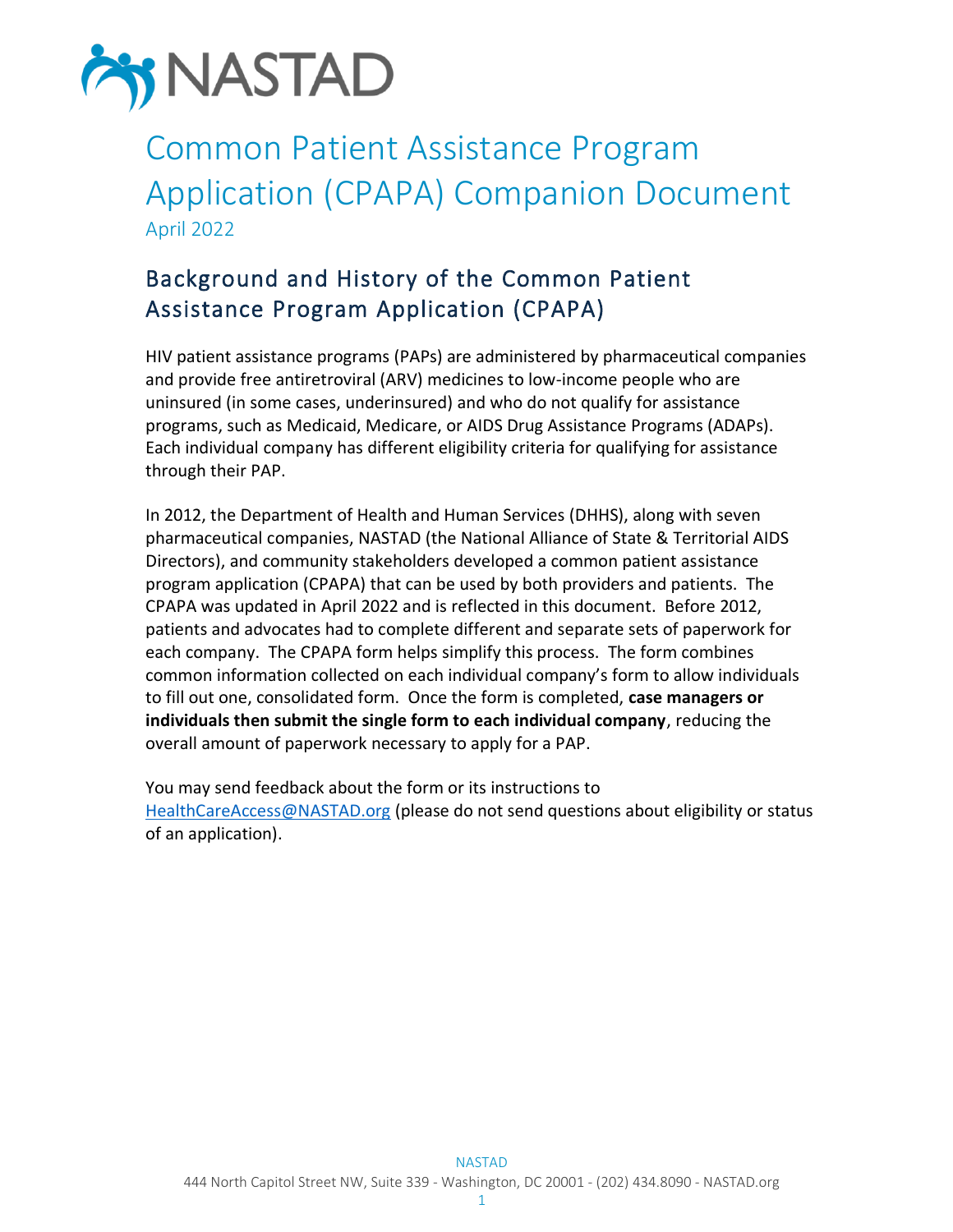## Instructions for Using the Common Patient Assistance Program Application (CPAPA)

Step 1: Review the "Program Description" and "Form Instructions" provided on page 1 of the CPAPA form.

### **COMMON PATIENT ASSISTANCE PROGRAM APPLICATION (HIV)**

**Fool** 

 $1/4$ 

#### **Program Description**

The purpose of this enrollment tool is to collect information that numerous pharmaceutical companies and foundations providing the donated products of pharmaceutical companies require for enrollment in various HIV patient assistance programs (PAPs). These PAPs provide medicines at little or no cost to eligible patients. To facilitate enrollment in multiple PAPs, this tool consolidates all of the necessary information in one place. In each instance in which the tool refers to "PAPs" it means all of the PAPs for which the applicant may be eligible. Each PAP will determine a patient's eligibility for assistance based on their individual program requirements.

Further, each PAP requires its own application and that, once completed, can be printed out multiple times and submitted to individual PAPs with the required attachments.

#### **Important Information**

1. PAPs cannot process incomplete applications.

- 2. Make sure all required information and accompanying documents are complete and signed before they are submitted to each PAP.
- 3. Page 2, Patient General Information, line 5: indicate the correct contact for additional follow-up. If none is selected, the default is the provider.

#### Step 2: Review the information listed under the second column of page 3 of the CPAPA form for each of the companies you are planning to submit to for enrollment.

**A single CPAPA form may be submitted to each individual** company, reducing the overall amount of paperwork necessary to apply for a PAP. However, each company may have special requirements such as where the medication can be shipped after enrollment and if a patient advocate may sign the form on the patient's behalf. Be sure to review this information in each company's section prior to completing the rest of the form and compile all necessary attachments (see step 8 below).

| App. submitted via C Fax C Mail                                        |
|------------------------------------------------------------------------|
| $\bigcirc$ Ship to Physician                                           |
| Attachment Reg.: 6<br>If insured but cannot afford<br>treatment: 4 & 5 |
| App. submitted via C Fax C Mail                                        |
| Ship to Physician                                                      |
| Attachment Req.: 2; 5 if Part D<br>enrollee                            |
| App. submitted via C Fax C Mail<br>Applications submitted via fax MUST |
| be from a physician's office with a<br>cover note.                     |
| Attachment Req.: 1, 2 or 3; 4, 5 & 6                                   |

NASTAD 444 North Capitol Street NW, Suite 339 - Washington, DC 20001 - (202) 434.8090 - NASTAD.org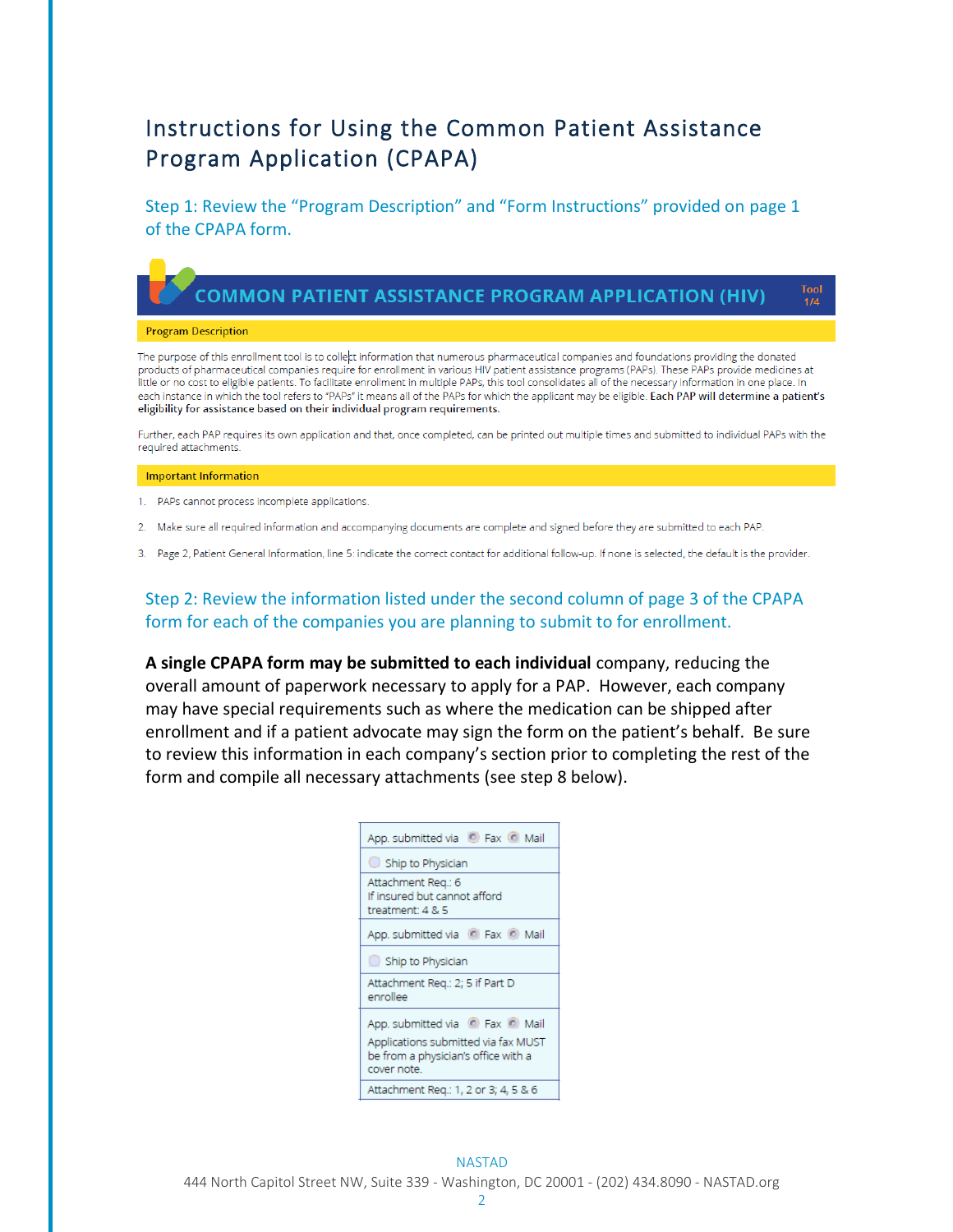#### Step 3: Complete "Patient General Information" section (see page 2).

Fill out the "Patient General Information" portion of the CPAPA form including name, mailing address, phone number, language, gender, date of birth, and information regarding the patient's household. You may also opt to provide an e-mail address for future communications. Choose who will be the follow-up point of contact: the patient's provider; a caseworker; the patient; OR other (please specify). If you leave this question blank the PAP will follow-up with the provider by default.

| <b>Patient General Information</b>                                                                                                                                                                                                   |  |                                                                                                                                                                                                                                |  |  |  |  |
|--------------------------------------------------------------------------------------------------------------------------------------------------------------------------------------------------------------------------------------|--|--------------------------------------------------------------------------------------------------------------------------------------------------------------------------------------------------------------------------------|--|--|--|--|
|                                                                                                                                                                                                                                      |  | Name (First): Note and the second control of the second control (Middle): Name (Clast): Name (First): Name (Post of the second control of the second control of the second control of the second control of the second control |  |  |  |  |
| Mailing Address: No. 1996. The Company of the Company of the Company of the Company of the Company of the Company of the Company of the Company of the Company of the Company of the Company of the Company of the Company of        |  | <b>City: City: City: City: City: City: City: City: City: City: City:</b><br>Zip:<br>State:                                                                                                                                     |  |  |  |  |
| Phone: <b>Contract Contract Contract Contract Contract Contract Contract Contract Contract Contract Contract Contract Contract Contract Contract Contract Contract Contract Contract Contract Contract Contract Contract Contrac</b> |  |                                                                                                                                                                                                                                |  |  |  |  |
| Language: O English O Spanish O Other:                                                                                                                                                                                               |  | Gender: O M O F Date of birth:                                                                                                                                                                                                 |  |  |  |  |
| U.S. Resident? O Yes O No                                                                                                                                                                                                            |  |                                                                                                                                                                                                                                |  |  |  |  |
| Number in Household: $010203040506070809$                                                                                                                                                                                            |  | Current Annual Household Income: \$ 2000 Current Annual Household Income: \$                                                                                                                                                   |  |  |  |  |
| Follow-Up point of contact: O Provider (default) O Caseworker O Patient O Other:                                                                                                                                                     |  |                                                                                                                                                                                                                                |  |  |  |  |

#### Step 4: Complete the "Coverage Information" section (see page 2).

Mark if the patient is "Enrolled," "Not Eligible," "Denied," "Pending," "Not Applied," or "Waitlisted" (ADAP only) for all possible forms of coverage. If the patient is covered by private insurance drug coverage, list the name of the insurer, as some companies may still consider eligibility for their PAP if the patient has insufficient insurance to meet the patient's needs.

| Coverage Information (check all that apply)                                                                     |                                                                                                                              |                                                               |                                                                                      |                                                                           |                                                                                        |              |
|-----------------------------------------------------------------------------------------------------------------|------------------------------------------------------------------------------------------------------------------------------|---------------------------------------------------------------|--------------------------------------------------------------------------------------|---------------------------------------------------------------------------|----------------------------------------------------------------------------------------|--------------|
| AIDS Drug Assistance Program:<br>Medicaid:<br>Medicare:<br>Medicare Part D:<br>Private Insurance Drug Coverage: | <b>Enrolled</b><br>n)<br>Enrolled<br>$^{\circ}$<br>Enrolled<br>$\bigcirc$<br>Enrolled<br>$^{\rm (+)}$<br>$\bigcirc$ Fnrolled | ◯ Denied<br>O Denied<br>◯ Denied<br>◯ Denied<br>Not Frirolled | $\bigcirc$ Pending<br>$\bigcirc$ Pending<br>$\bigcirc$ Pending<br>$\bigcirc$ Pending | $\bigcirc$ Not Applied<br>◯ Not Applied<br>◯ Not Applied<br>◯ Not Applied | $\bigcirc$ Not Eligible<br>◯ Not Eligible<br>◯ Not Eligible<br>$\bigcirc$ Not Eligible | ◯ Waitlisted |
| If enrolled, Insurer Name:                                                                                      |                                                                                                                              |                                                               |                                                                                      |                                                                           |                                                                                        |              |
| Veterans Administration Health Benefits:<br>Other:                                                              | Enrolled                                                                                                                     | ○ Not Eligible                                                |                                                                                      |                                                                           |                                                                                        |              |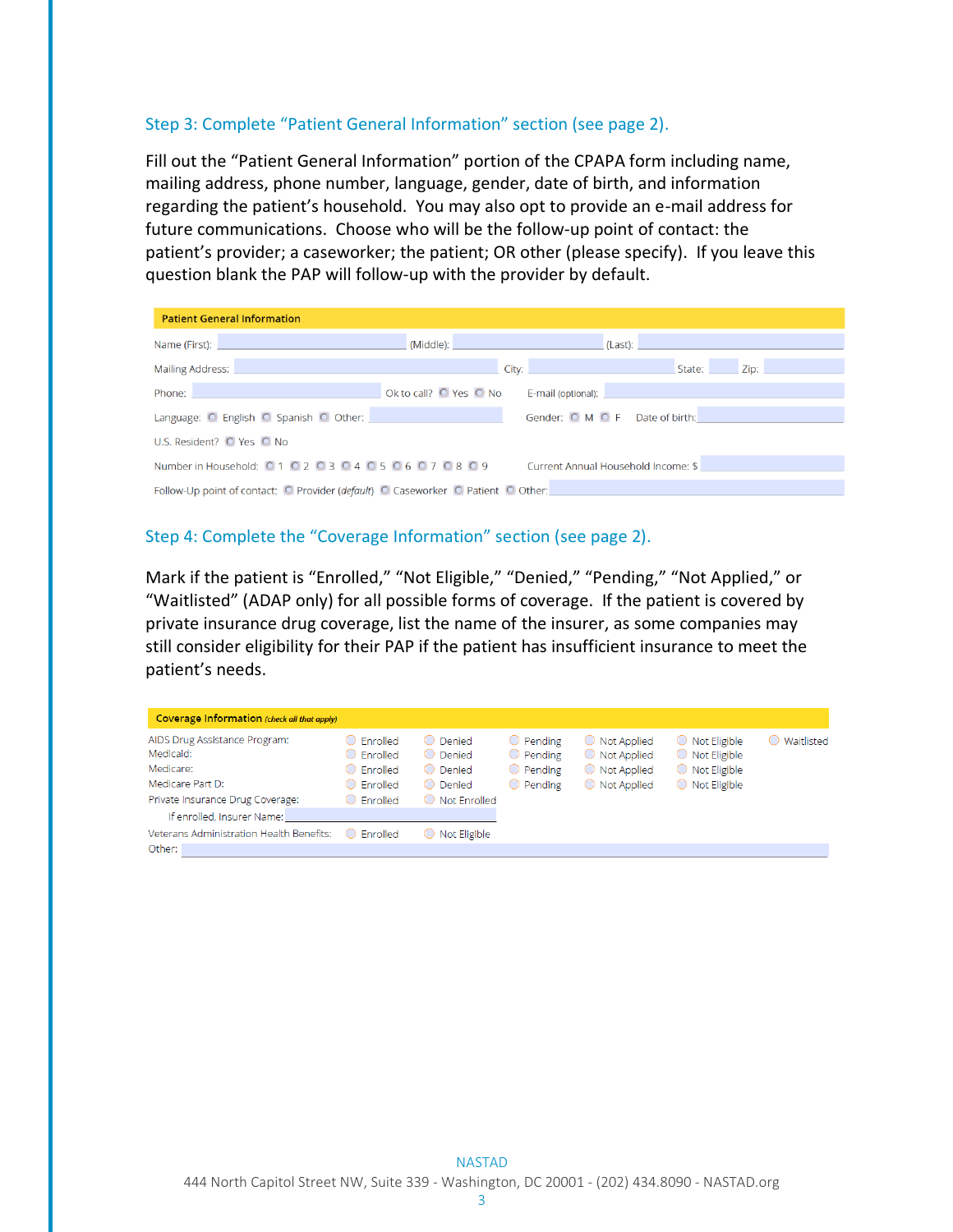#### Step 5: Complete the "Physician/Prescriber" section (see page 2).

It is important to ensure this section is complete. All licenses and special ID numbers are required to verify the physician and the original prescription.

| <b>Physician/Prescriber Information</b>                                                                                                                                                                                        |            |                                                                                                                                                                                                                               |                                                                                                                                                                                                                                    |  |  |  |
|--------------------------------------------------------------------------------------------------------------------------------------------------------------------------------------------------------------------------------|------------|-------------------------------------------------------------------------------------------------------------------------------------------------------------------------------------------------------------------------------|------------------------------------------------------------------------------------------------------------------------------------------------------------------------------------------------------------------------------------|--|--|--|
| Name (First): Name (First) and the state of the state of the state of the state of the state of the state of the state of the state of the state of the state of the state of the state of the state of the state of the state |            | (Middle): <b>Example 2008</b>                                                                                                                                                                                                 | <b>Clast): Classification in the contract of the contract of the contract of the contract of the contract of the contract of the contract of the contract of the contract of the contract of the contract of the contract of t</b> |  |  |  |
| Business/Facility Name: Name: Name: Name: Name: Name: Name: Name: Name: Name: Name: Name: Name: Name: Name: Name: Name: Name: Name: Name: Name: Name: Name: Name: Name: Name: Name: Name: Name: Name: Name: Name: Name: Name:  |            | Phone: New York Street, New York Street, New York Street, New York Street, New York Street, New York Street, N                                                                                                                |                                                                                                                                                                                                                                    |  |  |  |
| Office Contact Name (First): Note that the control of the control of the control of the control of the control of the control of the control of the control of the control of the control of the control of the control of the |            |                                                                                                                                                                                                                               | (Last): <b>All and All and All and All and All and All and All and All and All and All and All and All and All and</b>                                                                                                             |  |  |  |
| Mailing Address: No. 2008. The Committee of the Committee of the Committee of the Committee of the Committee o                                                                                                                 |            | City: City: City: City: City: City: City: City: City: City: City: City: City: City: City: City: City: City: City: City: City: City: City: City: City: City: City: City: City: City: City: City: City: City: City: City: City: |                                                                                                                                                                                                                                    |  |  |  |
|                                                                                                                                                                                                                                |            | National Provider Identifier: National Provider Identifier:                                                                                                                                                                   |                                                                                                                                                                                                                                    |  |  |  |
| Tax ID #: New York State State State State State State State State State State State State State State State State State State State State State State State State State State State State State State State State State State | $DEA \#$ : |                                                                                                                                                                                                                               | State License #: All and All and All and All and All and All and All and All and All and All and All and All and All and All and All and All and All and All and All and All and All and All and All and All and All and All a     |  |  |  |

#### Step 6: Complete the "Alternate Shipping Information" section (see page 2).

Note: Some PAPs require that medication be shipped directly to the physician/prescriber. However, **provide the physician/prescriber's full mailing address in the section above regardless of whether or not the patient enrolls in a PAP that allows shipping to another address**.

| Alternate Shipping Information (some PAPs require medication to be shipped to physician/prescriber while others will ship to the patient's alternate shipping address of choice)                                                   |                                                                                                                                                                                                                               |                                     |                |  |  |  |
|------------------------------------------------------------------------------------------------------------------------------------------------------------------------------------------------------------------------------------|-------------------------------------------------------------------------------------------------------------------------------------------------------------------------------------------------------------------------------|-------------------------------------|----------------|--|--|--|
| Name (First): The contract of the contract of the contract of the contract of the contract of the contract of                                                                                                                      | (Middle): the contract of the contract of the contract of the contract of the contract of the contract of the contract of the contract of the contract of the contract of the contract of the contract of the contract of the | (Last):                             |                |  |  |  |
| <b>Business/Facility Name: Contract Contract Contract Contract Contract Contract Contract Contract Contract Contract Contract Contract Contract Contract Contract Contract Contract Contract Contract Contract Contract Contra</b> | Phone:                                                                                                                                                                                                                        | Fax:                                |                |  |  |  |
| <b>Shipping Address:</b>                                                                                                                                                                                                           |                                                                                                                                                                                                                               | City: <b>City: City:</b> City: 2004 | Zip:<br>State: |  |  |  |
| Relationship to patient:                                                                                                                                                                                                           |                                                                                                                                                                                                                               | Reason for alternate:               |                |  |  |  |

#### Step 7: Complete the "Advocate Information" section (see page 2).

Note: Some PAPs will not accept an application without a patient's ink signature (even if an advocate signs on their behalf). **Be sure to check each PAPs' requirements as listed on the second column of page 3**.

| Advocate Information (if applying on behalf of patient)                                                                                                                                                                            |                                                                                                                                                                                                                                      |                                       |                                                                                                                                                                                                                                |        |      |
|------------------------------------------------------------------------------------------------------------------------------------------------------------------------------------------------------------------------------------|--------------------------------------------------------------------------------------------------------------------------------------------------------------------------------------------------------------------------------------|---------------------------------------|--------------------------------------------------------------------------------------------------------------------------------------------------------------------------------------------------------------------------------|--------|------|
| Name (First): Name (First) and the second state of the second state of the second state of the second state of                                                                                                                     | (Middle): <b>Contract Contract Contract Contract Contract Contract Contract Contract Contract Contract Contract Contract Contract Contract Contract Contract Contract Contract Contract Contract Contract Contract Contract Cont</b> |                                       | (Last): the contract of the contract of the contract of the contract of the contract of the contract of the contract of the contract of the contract of the contract of the contract of the contract of the contract of the co |        |      |
| <b>Business/Facility Name: Contract Contract Contract Contract Contract Contract Contract Contract Contract Contract Contract Contract Contract Contract Contract Contract Contract Contract Contract Contract Contract Contra</b> | Phone: The Company of the Company of the Company of the Company of the Company of the Company of the Company of the Company of the Company of the Company of the Company of the Company of the Company of the Company of the C       |                                       | Fax:                                                                                                                                                                                                                           |        |      |
| Street Address: No. 1996. The Contract of the Contract of the Contract of the Contract of the Contract of the Contract of the Contract of the Contract of the Contract of the Contract of the Contract of the Contract of the      |                                                                                                                                                                                                                                      | City: <b>City:</b> City: <b>City:</b> |                                                                                                                                                                                                                                | State: | Zip: |
| Relationship to patient: New York Change and Change and Change and Change and Change and Change and Change and                                                                                                                     |                                                                                                                                                                                                                                      |                                       |                                                                                                                                                                                                                                |        |      |
|                                                                                                                                                                                                                                    |                                                                                                                                                                                                                                      |                                       |                                                                                                                                                                                                                                |        |      |
| Advocate Signature                                                                                                                                                                                                                 |                                                                                                                                                                                                                                      |                                       |                                                                                                                                                                                                                                | Date   |      |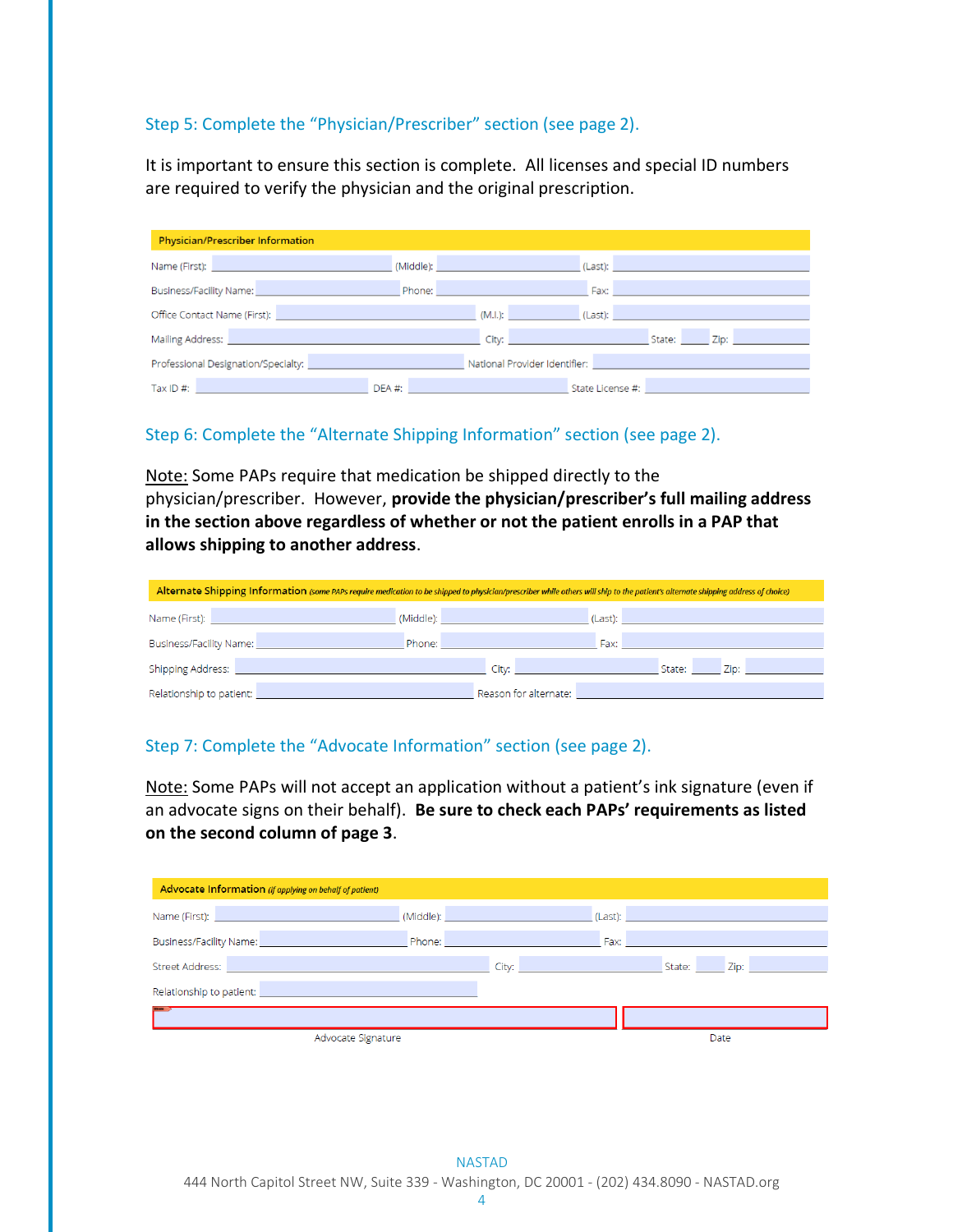#### Step 8: Compile all necessary attachments (see page 3).

The CPAPA form needs to be submitted to each PAP necessary to complete the prescribed treatment regimen. Each submission must include copies of **all** necessary attachments; each program has different requirements. Review which attachments are required for each PAP using the information provided in the third column of page 3. Special code numbers are listed. The key is located at the very top of the page. (Example: AbbVie PAP requirements attachment #6 – the original prescription form.)

> Attachment Reg.: 6 If insured but cannot afford treatment: 4 & 5

#### Step 9: Complete the remaining portion of the form on page 3.

For each PAP to which the CPAPA form will be submitted, mark: the medication(s) needed; how the application will be submitted (by fax, mail, or electronically, depending on the PAP's requirements); and where the medication should be shipped.



### Step 10: Sign application on page 4.

Both the patient (or legal representative) and the physician/prescriber must sign the completed application either electronically or in ink.

I certify that the information in this application is complete and accurate to the best of my knowledge and agree to notify PAPs of any change in my insurance eligibility or financial status within 30 days by providing that information to the address(es) used on page 1.

| Signature (Patient or Legal Representative) | Date |
|---------------------------------------------|------|
|                                             |      |